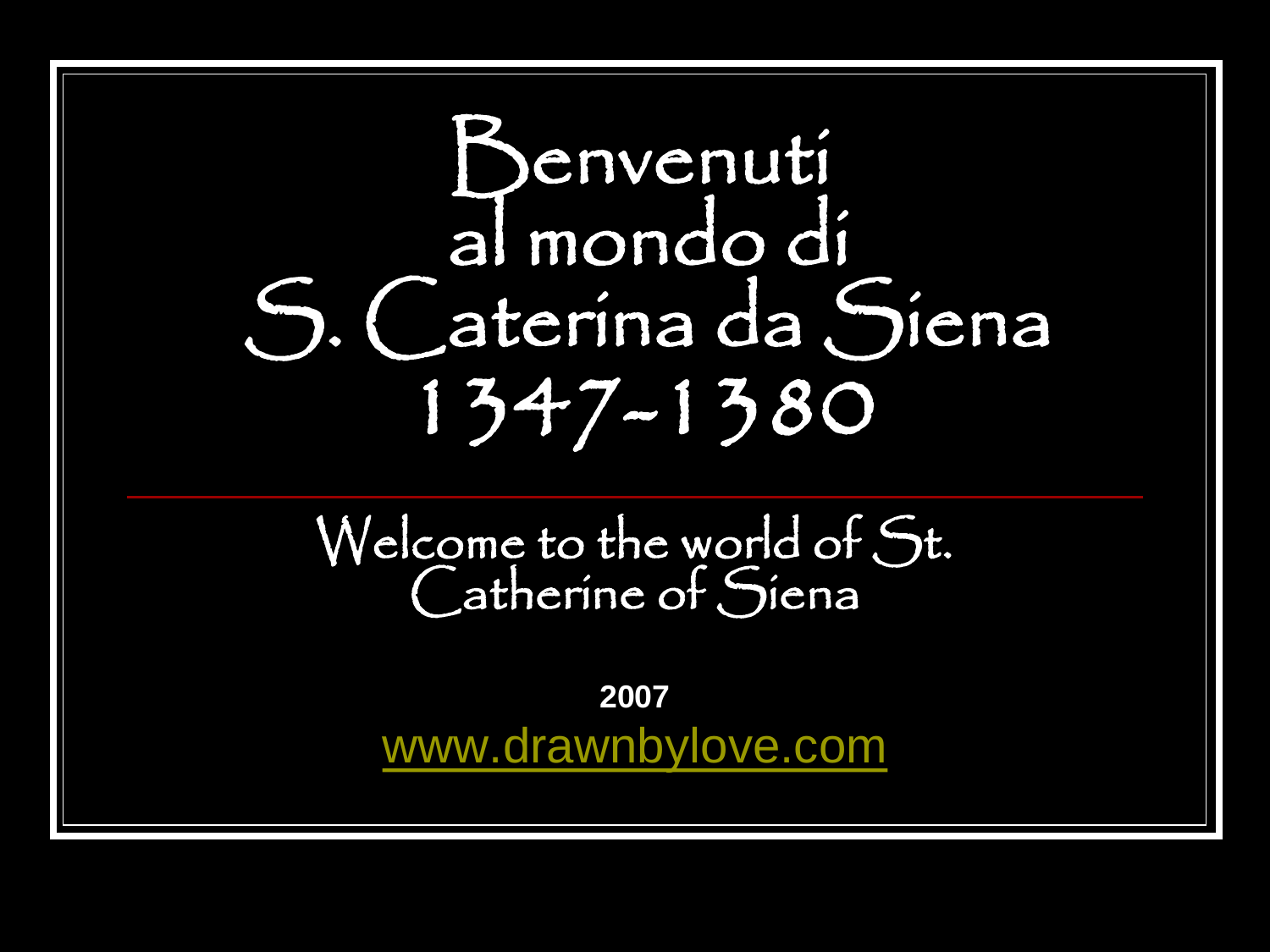

Siena is about 150 miles (245 kilometers) northwest of Rome in the part of Italy known as  $\sqrt{\phantom{a}}$  uscany.

Siena is about 50 miles (77 kilometers) from Florence (Firenze).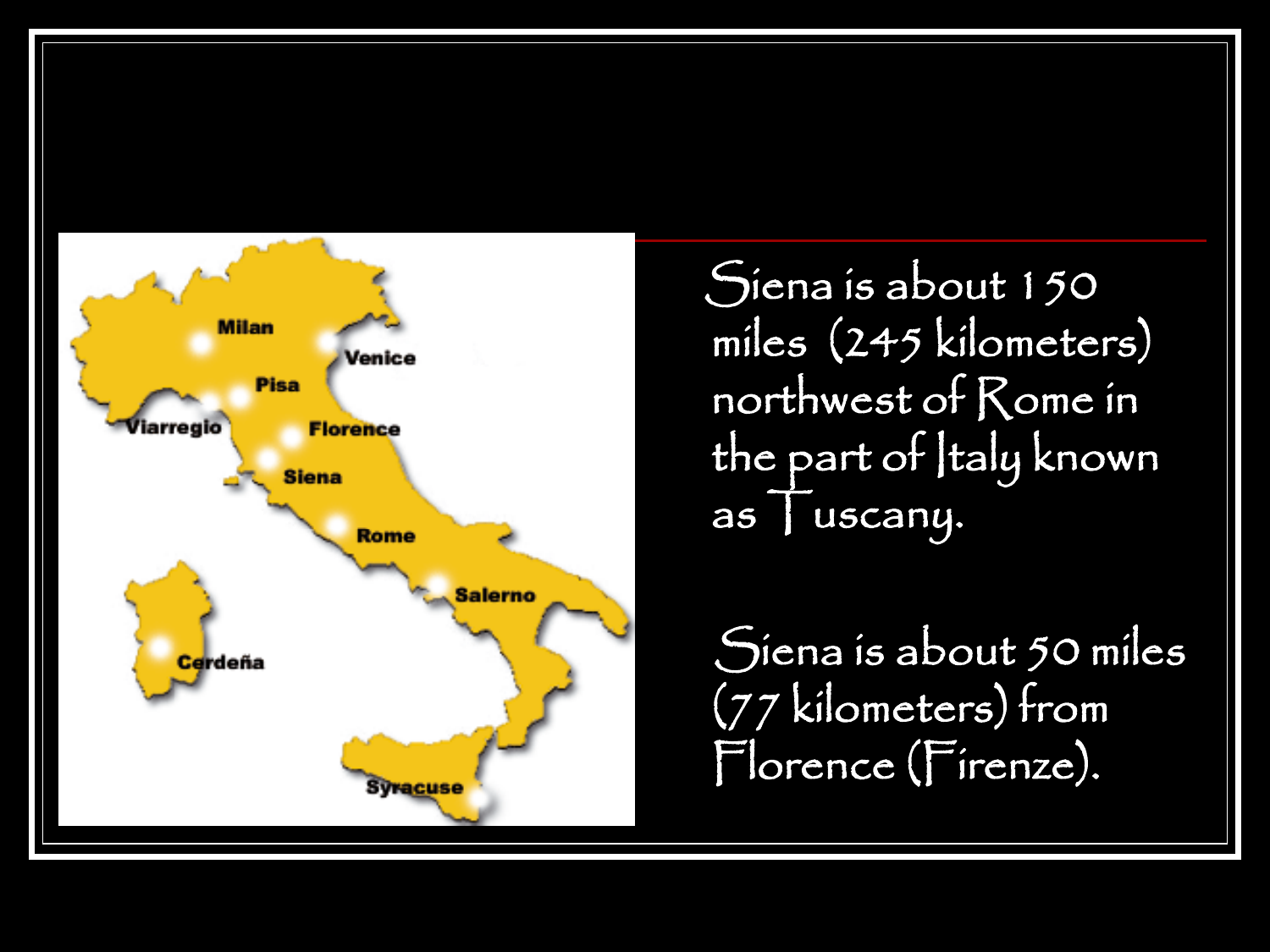#### Tuscan countryside

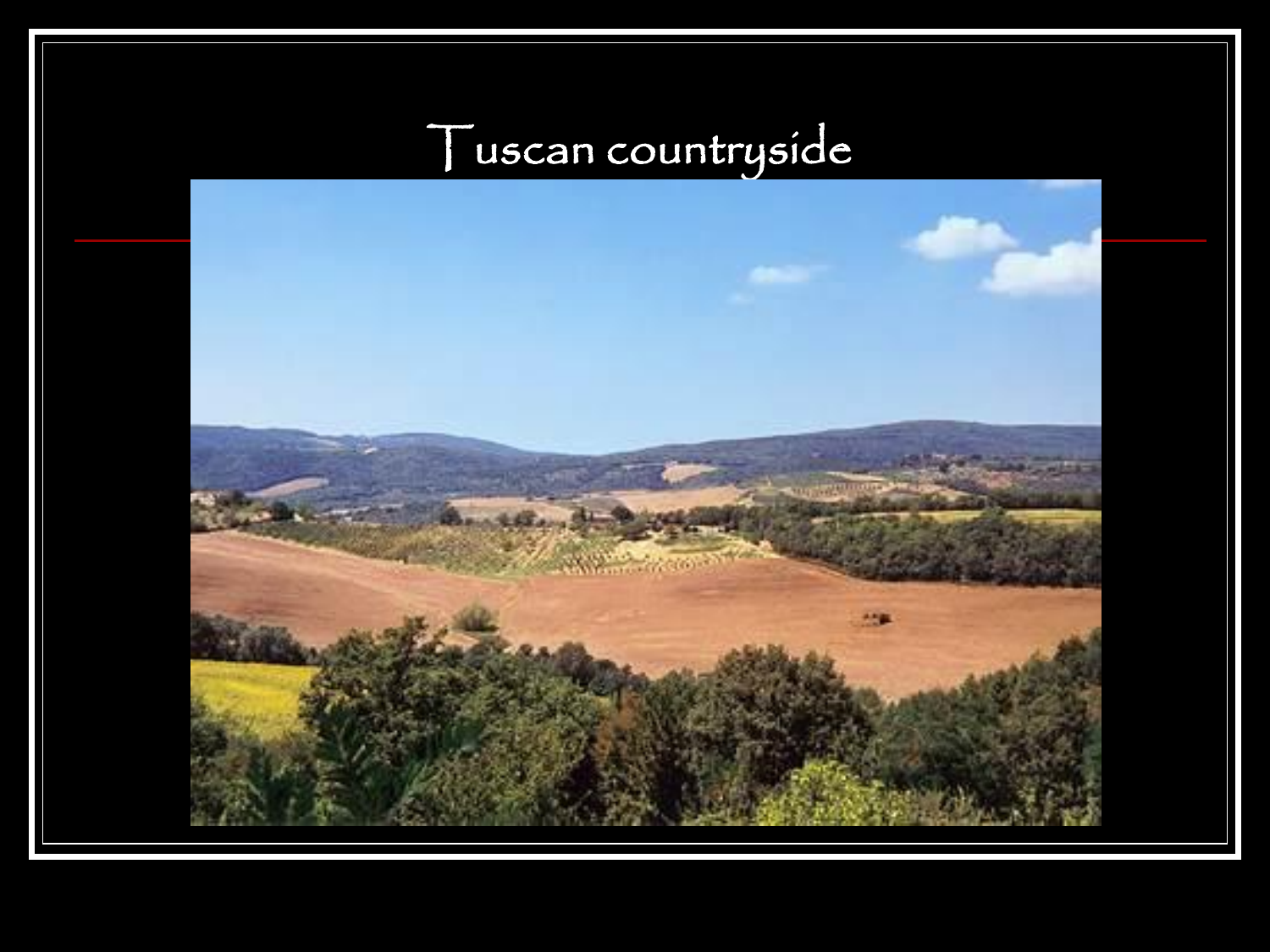## The Dominican church of San Domenico in Siena

The long, three-storey building to the lower right of the church is the sanctuary built around the original house of Catherine of Siena.

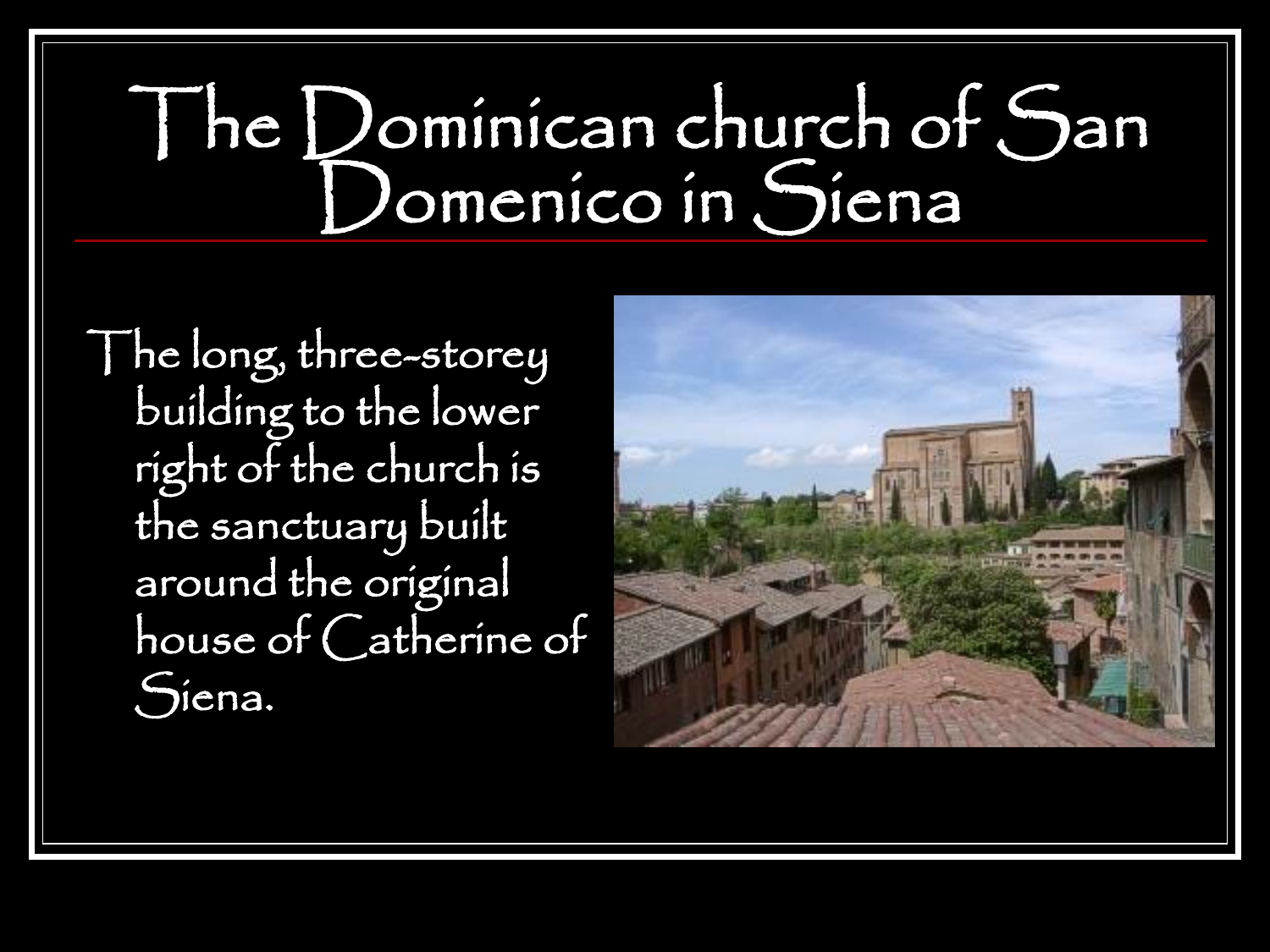**Another view of San Domenico showing the ancient priory in the foreground and the duomo (cathedral) on the hill in the background**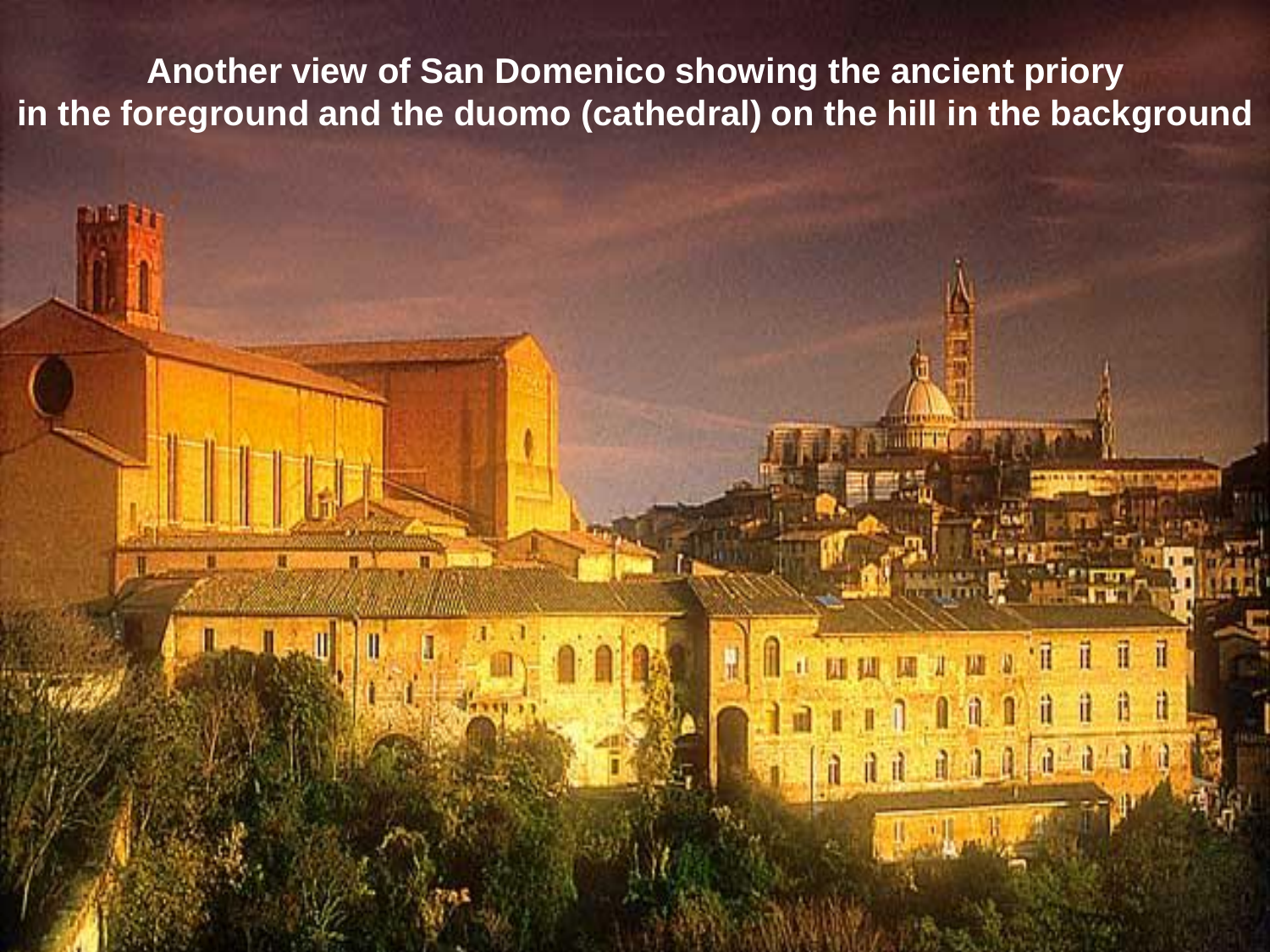. original 14th century home of Catherine of Siena. The modern "casa-santuario" built around the

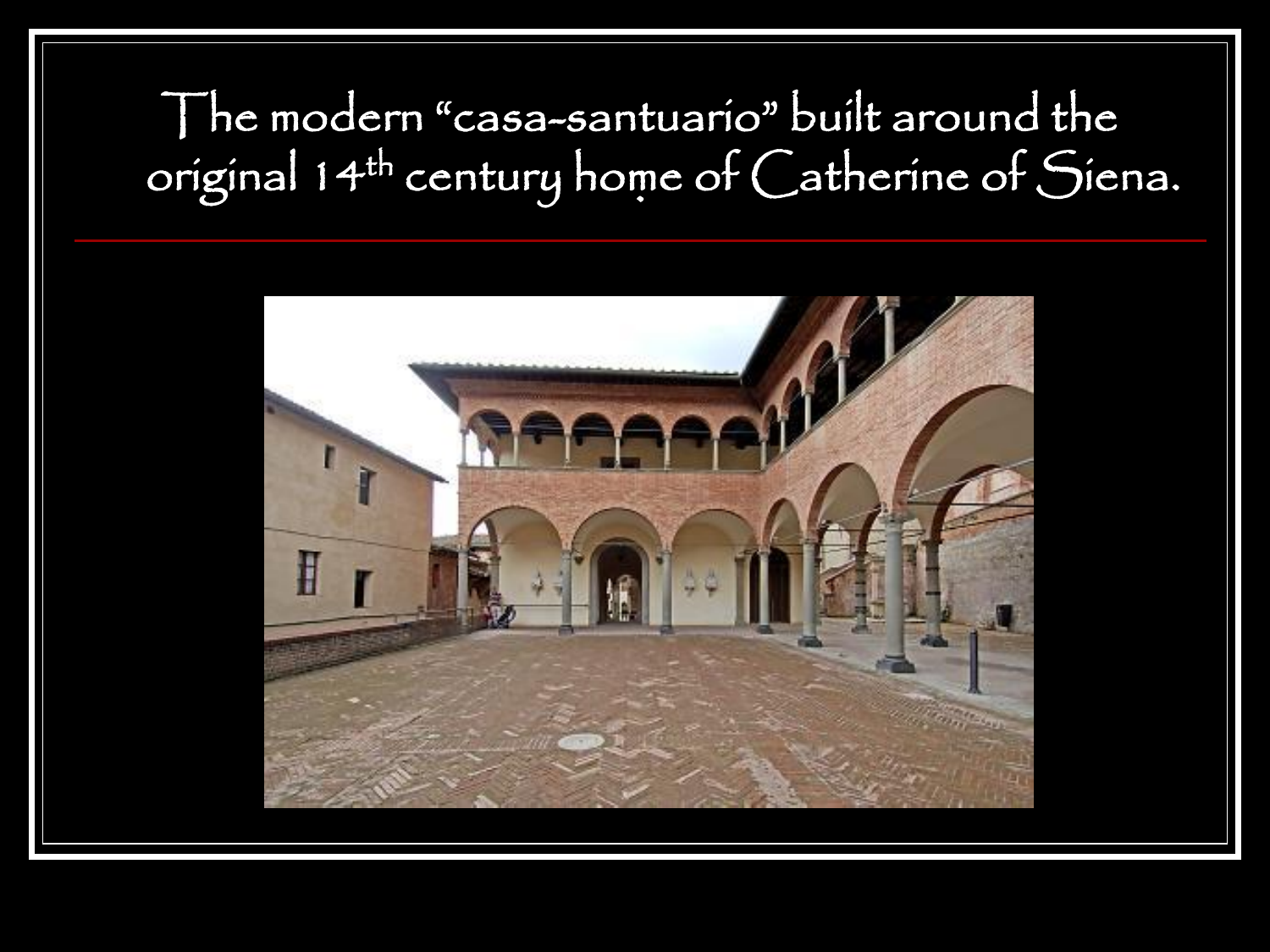Inside the sanctuary, the floor of the original kitchen in the family home is demarcated in the center of the room. The original hearth is under the altar.  $\hbox{Not picture d: } A$  chapel has been built where the family garden once was; the large crucifix before which Catherine received the invisible stigmata is above the altar.

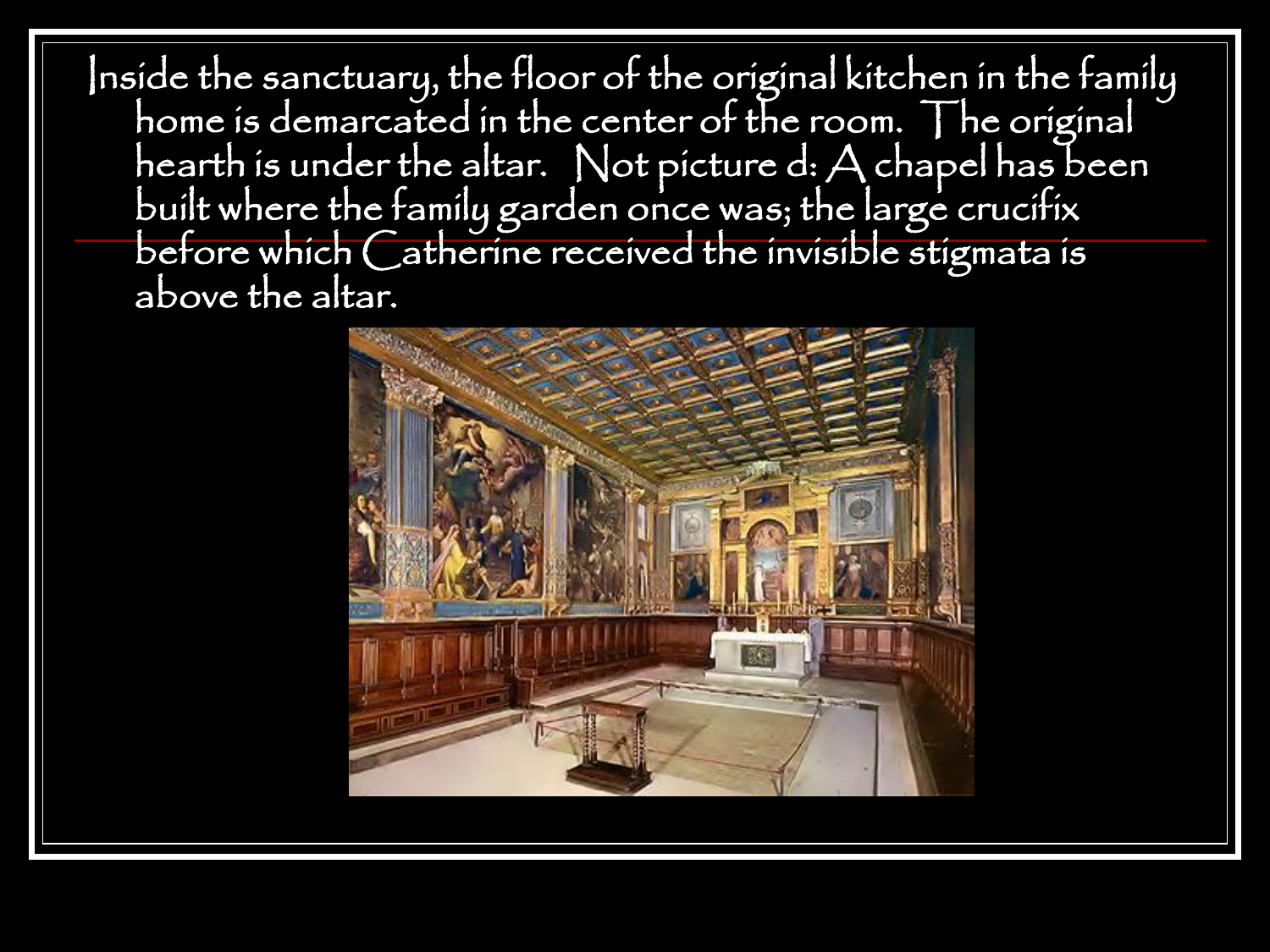

St. Catherine's "cell" (the word connotes a monastic cell) under the staircase in her family home. She spent three years here.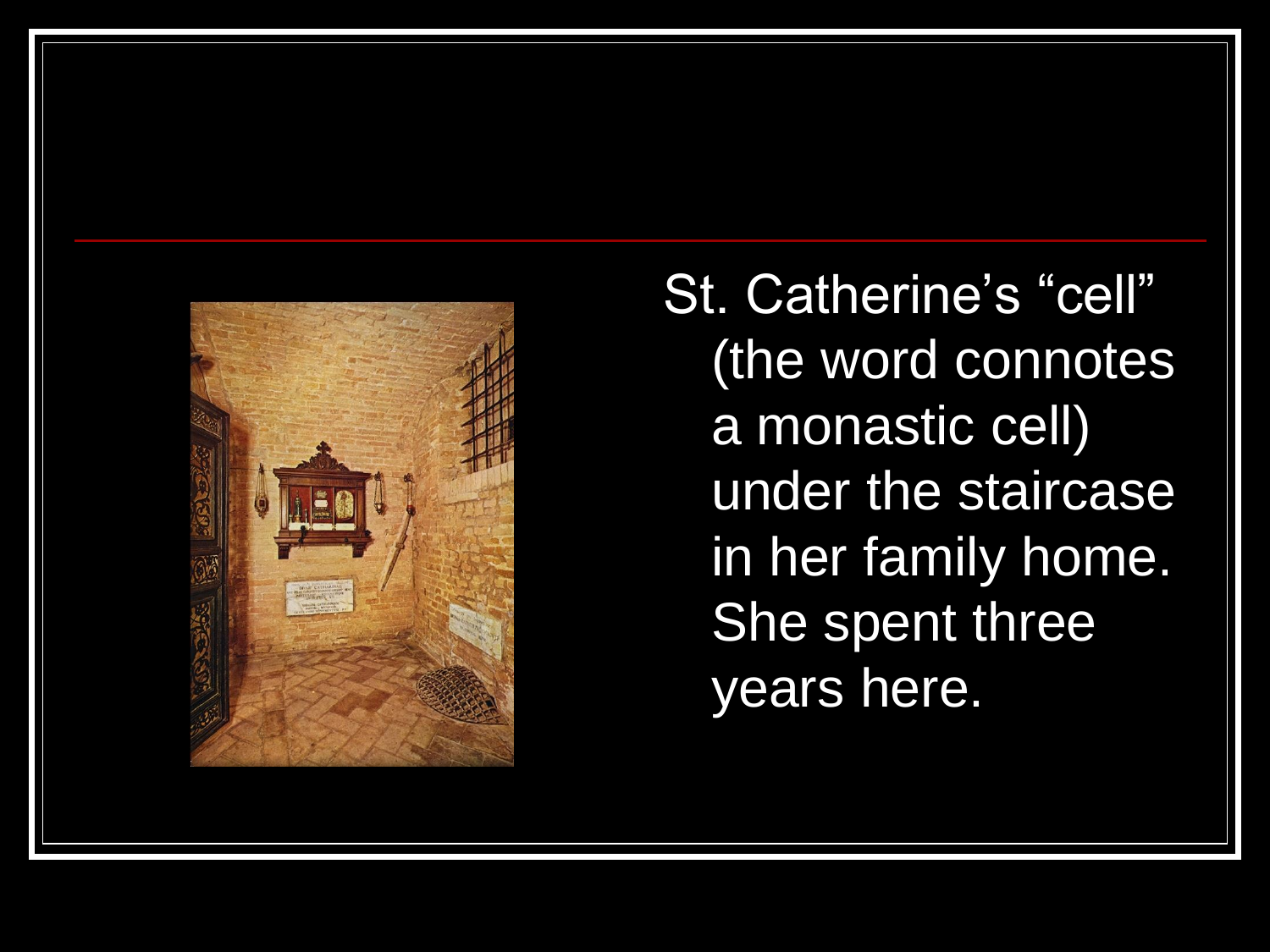San Domenico is the first church to be named after  $St.$ Dominic de Guzman, founder of the Dominican order (Order of Preachers). It is plain and unadorned, typical of the early mendicant churches.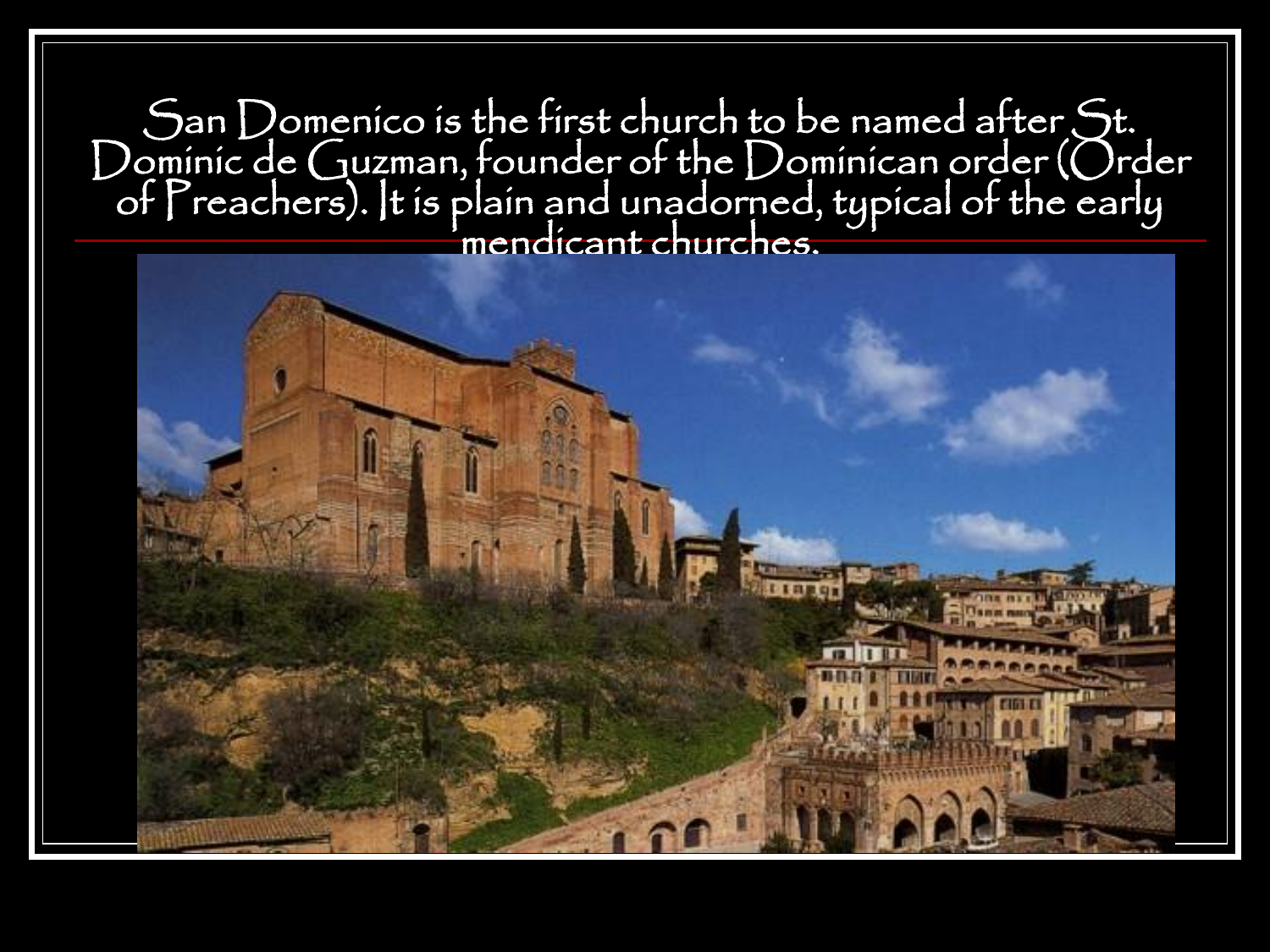### The caterinian basilica of San Domenico in Siena



The interior of the basilica. At the rear of the church (not seen) is the chapel of the *Mantellate* where Catherine and the other Dominican penitent women would pray. In another side chapel is "la sacra testa" the relic of the saint's head. (Go back to home and click on "La sacra testa" under True likenesses of Catherine of Siena).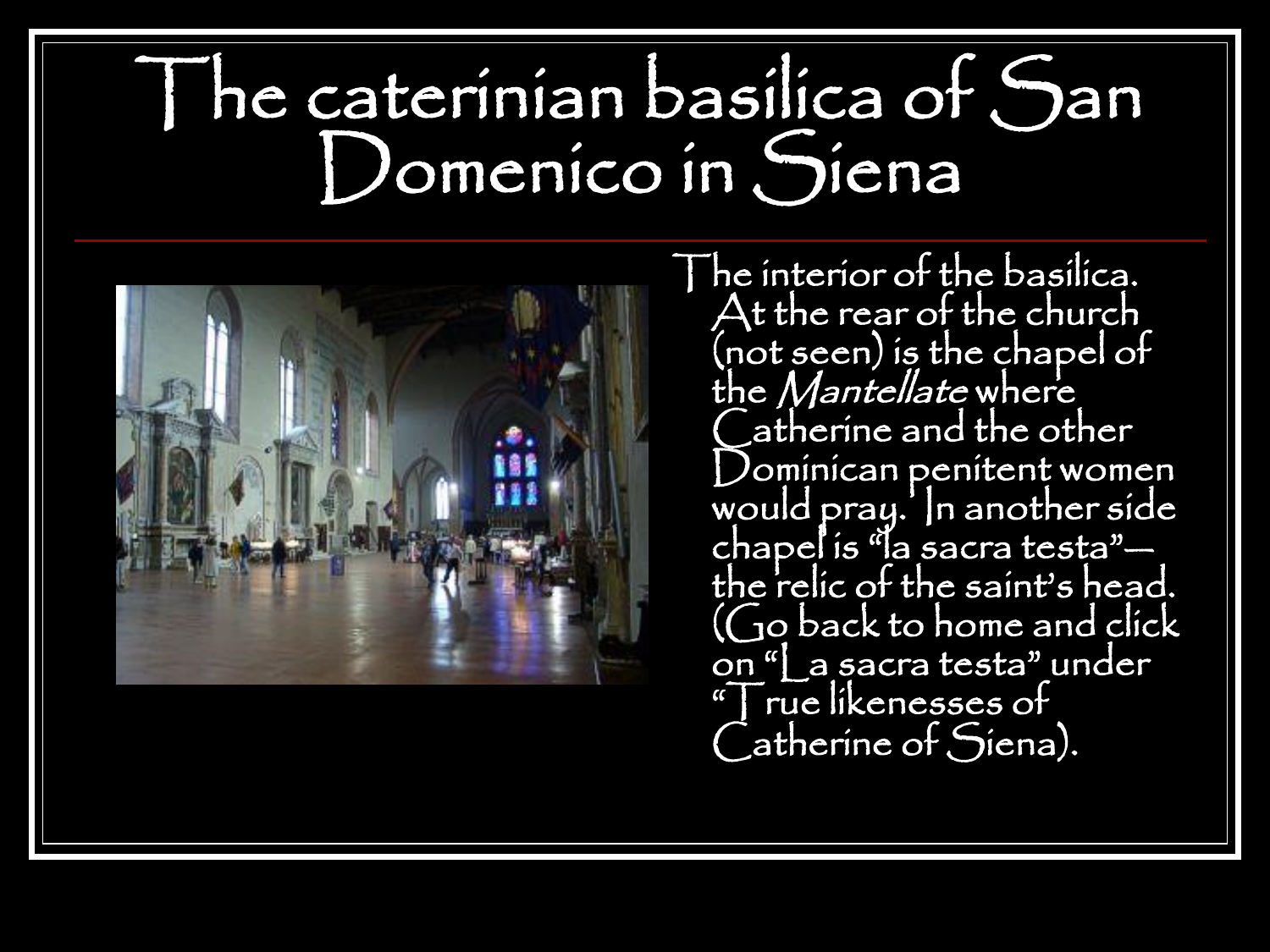The ancient castle of Belcaro, located about a mile from Siena. Catherine established a monastery of Dominican nuns here. The community went out of existence a few years after her death.

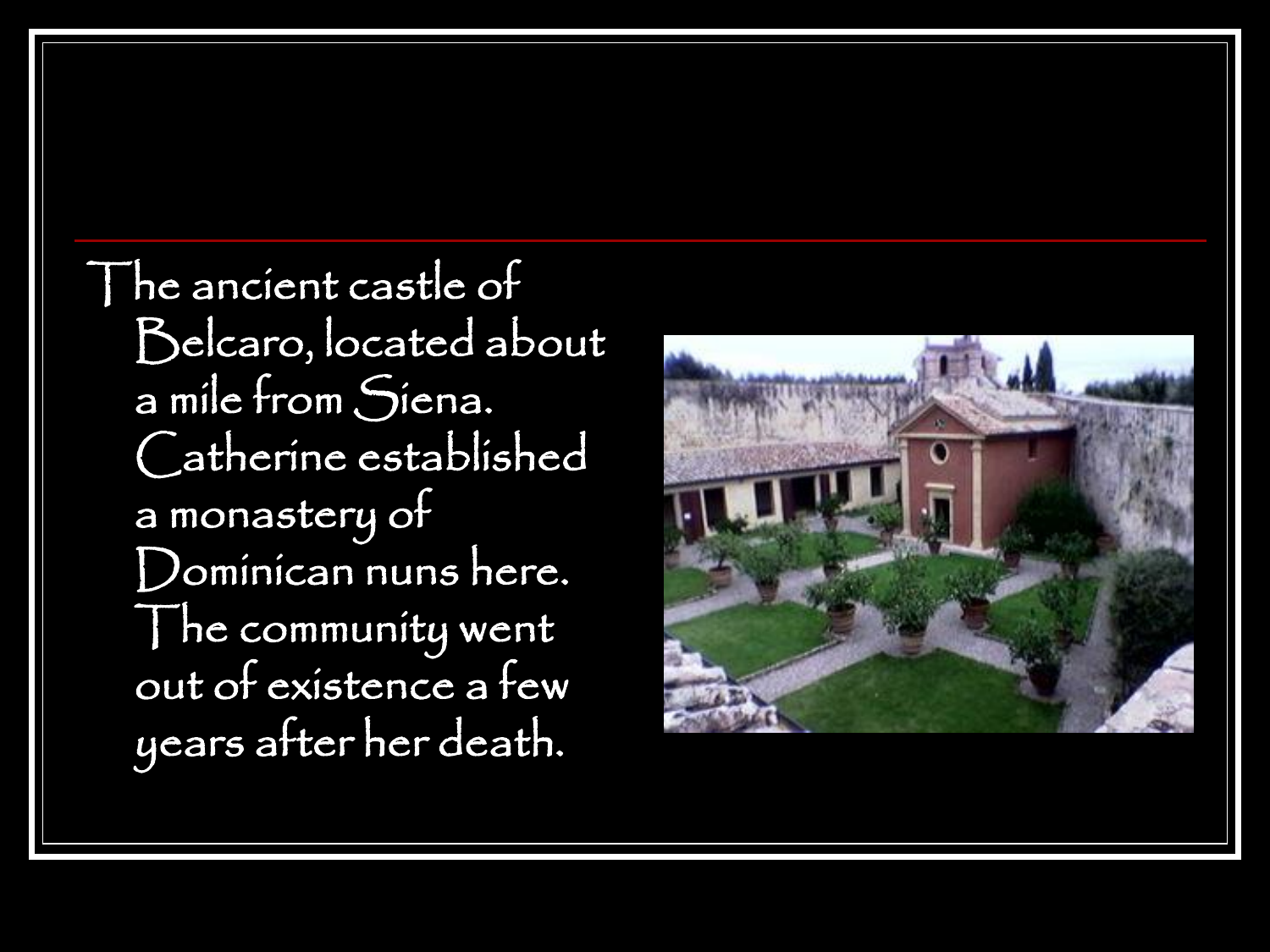Ancient baths of Bagno Vignoni, about 26 miles (42 kms) southeast of Siena, where Catherine's mother brought her as a teenager in a failed attempt to make her more attentive to her appearance.

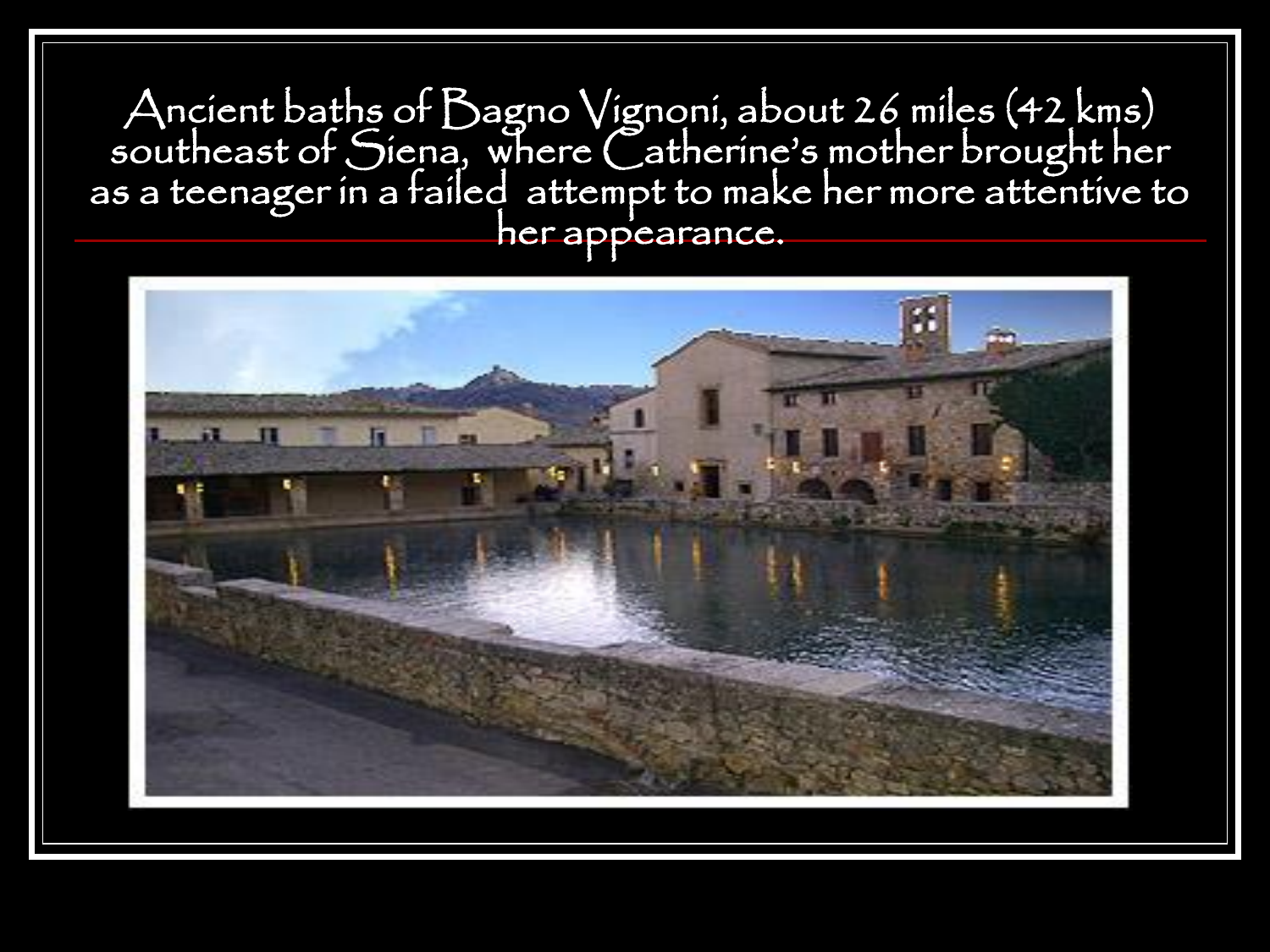#### The tomb of  $\bigcirc$  atherine of  $\bigcirc$ iena is under the high altar in the basilica of Santa Maria sopra Minerva, Rome.

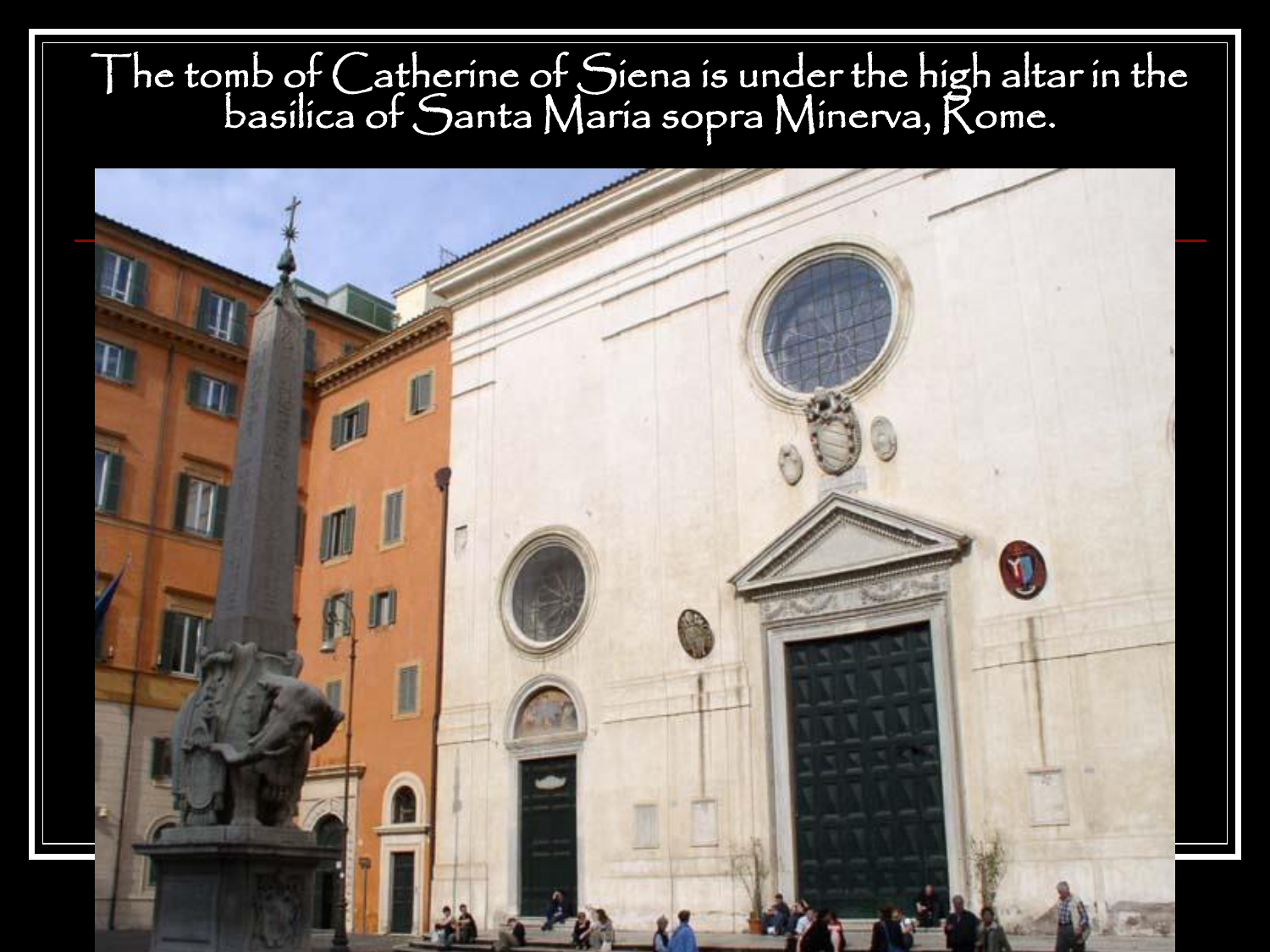

The interior of Santa Maria sopra Minerva.

The church was built over an ancient temple to the goddess Minerva circa 1280 by the Dominicans.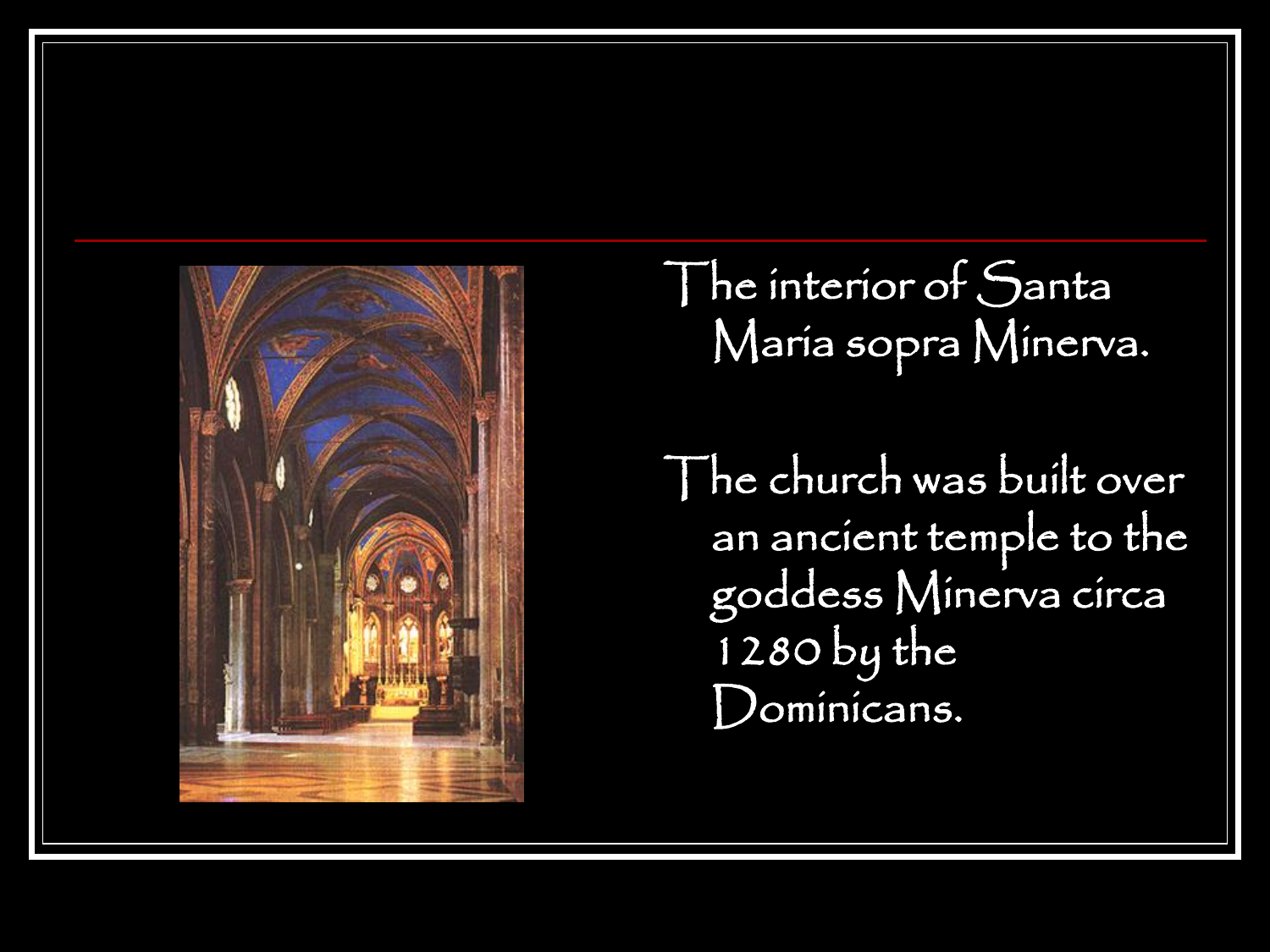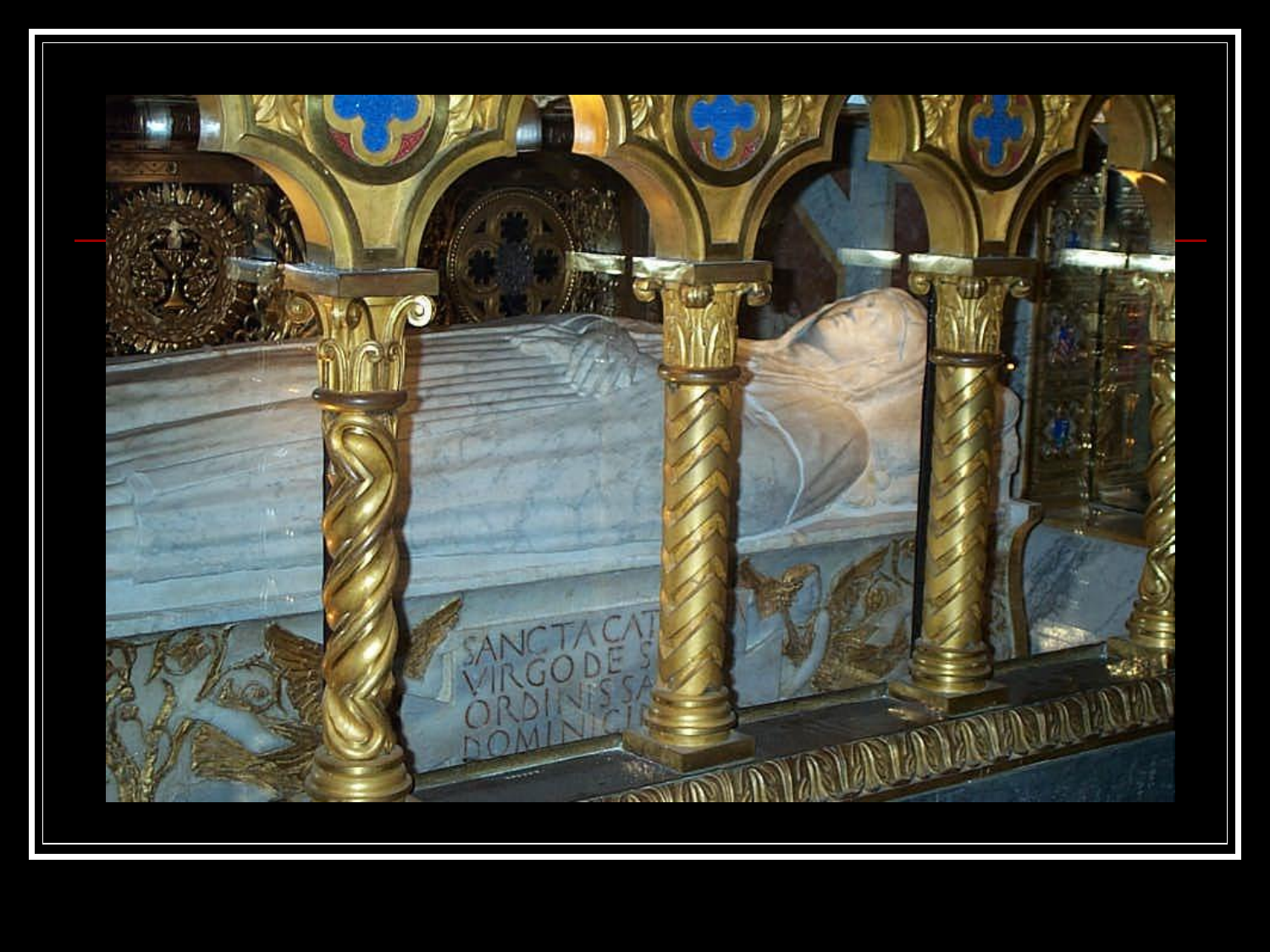Off the sacristy is a small chapel the walls of which were taken from the room in which Catherine died in 1380 in a building, still standing, just a stone's throw from the Minerva.

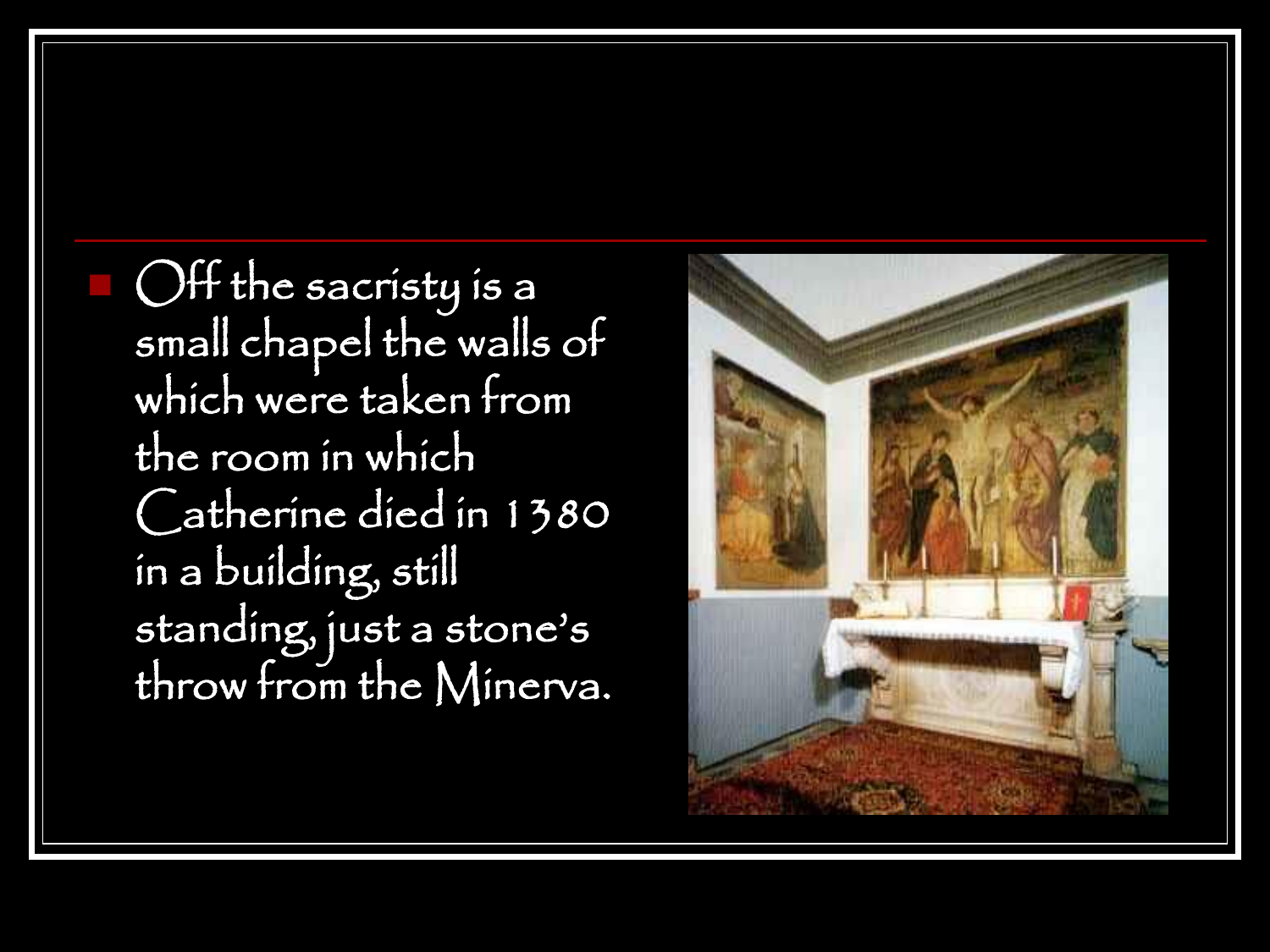And here is where Catherine actually died in 1380, now converted into a chapel  $(La)$ Cappella del Transito) at Piazza di Santa Chiara 14, very near the Minerva. It is open to the public on April 29, feast of St. Catherine of Siena